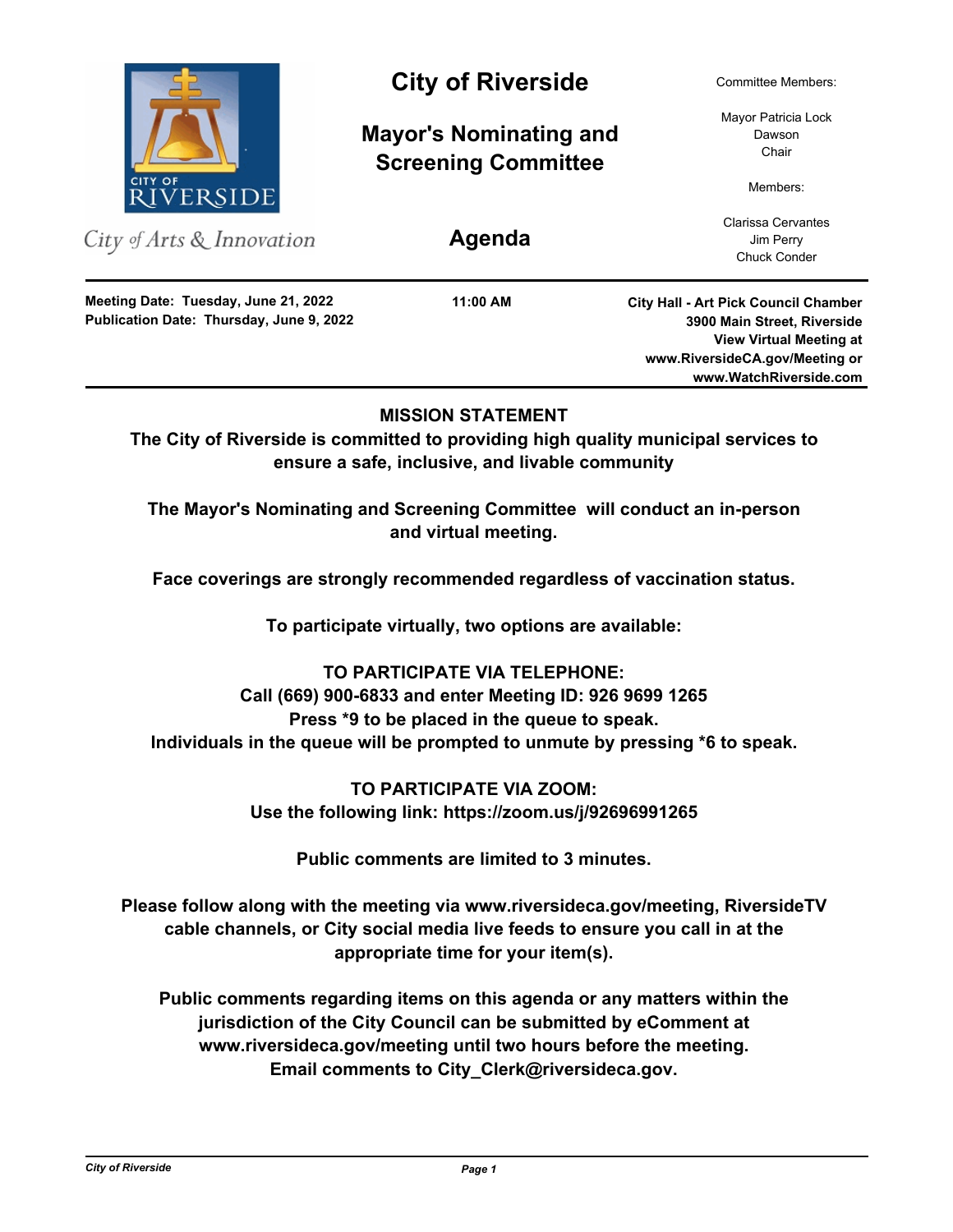**Pursuant to the City Council Meeting Rules adopted by Resolution No. 23618, the Members of the City Council and the public are reminded that they must preserve order and decorum throughout the Meeting. In that regard, Members of the City Council and the public are advised that any delay or disruption in the proceedings or a refusal to obey the orders of the City Council or the presiding officer constitutes a violation of these rules.**

**The City of Riverside is committed to fostering a respectful workplace that requires all employees and external stakeholders to embrace a culture of transparency and inclusivity. This includes acceptable behavior from everyone; a workplace that provides dignity, respect, and civility to our employees, customers, and the public they serve. City meetings should be a place where all members of our community feel safe and comfortable to participate. While there could be a high level of emotion associated with topics on this agenda, the City would like to set the expectation that all members of the public use language appropriate to a collaborative, professional, and respectful public environment.**

**The City is resolute in its commitment to eliminate any form of harassment, discrimination, or retaliation in the workplace. The City maintains a zero-tolerance policy for harassment, discrimination, and retaliation in compliance with new harassment and discrimination laws. \* \* \* \* \* \* \***

LISTENING ASSISTIVE DEVICES are available for the hearing impaired. The City of *Riverside wishes to make all of its public meetings accessible to the public. Upon request, this agenda will be made available in appropriate alternative formats to persons with disabilities, as required by 42 U.S.C. §12132 of the Americans with Disabilities Act of 1990. Any person with a disability who requires a modification or accommodation in order to participate in a meeting should direct such request to the City's ADA Coordinator at 951-826-5427 at least 72 hours before the meeting, if possible. TTY users call 7-1-1 for telecommunications relay services (TRS).*

*Agenda related writings or documents provided to the Committee are available in the Office of the City Clerk, at www.RiversideCA.gov/Meeting, and in the binder located near the entrance of the Art Pick Council Chamber while the meeting is in session.*

*PLEASE NOTE--The numerical order of items on this agenda is for convenience of reference. Items may be taken out of order upon request of the Members of the Committee.*

## PUBLIC COMMENT

*Audience participation is encouraged. Public comments are limited to 3 minutes.*